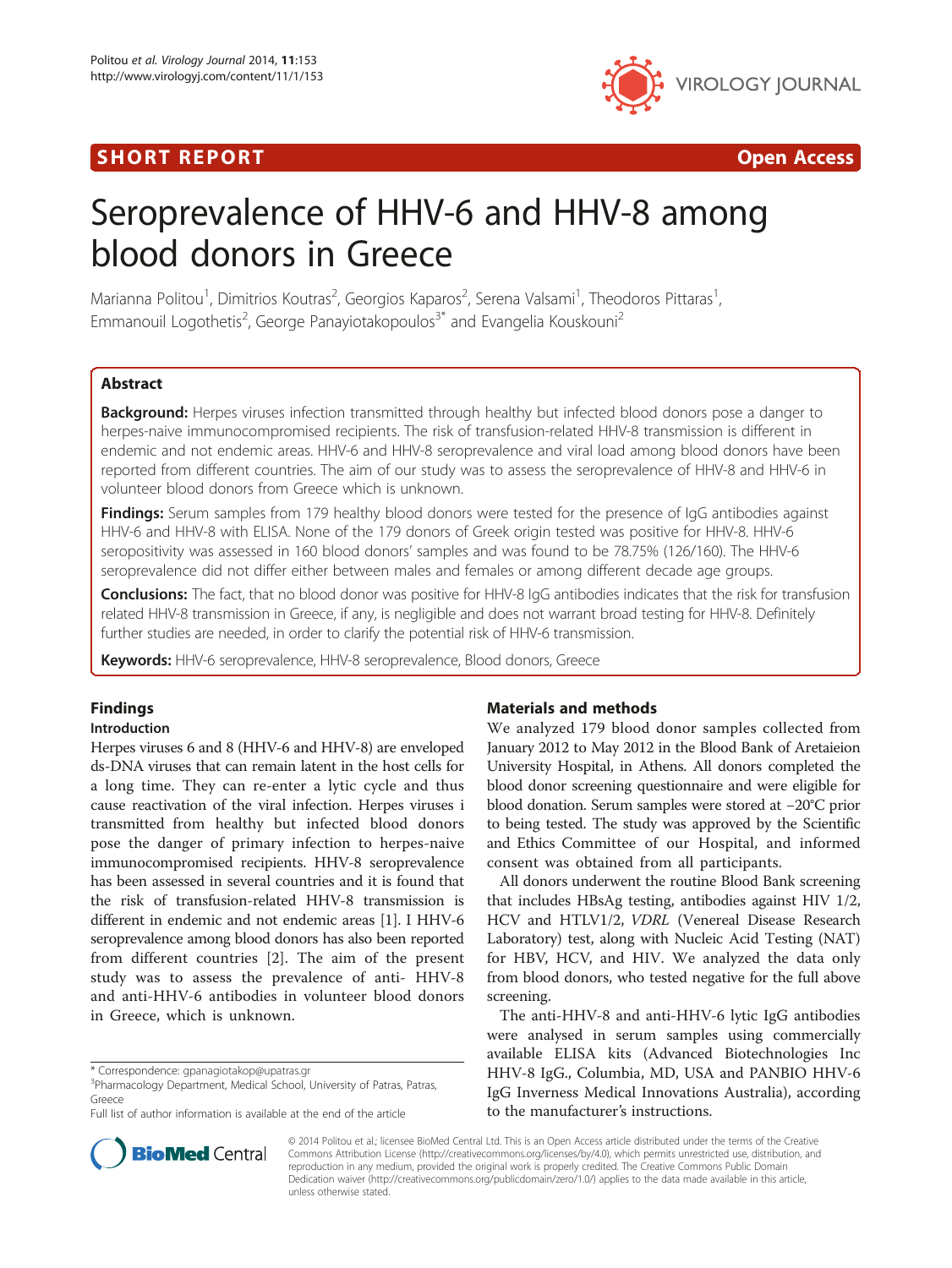All statistical analysis was performed using SPSS v.22.0 (IBM Corp, Armonk, NY, USA) P values were considered as significant when  $P < 0.05$ .

#### Results

The study group comprised of 179 volunteers blood donors, 136 males and 43 females with a mean age of 38 years (range 19–64 years). All tested negative for HBV, HCV, HIV1/2, HTLV1/2 and VDRL.

None of the 179 donors of Greek origin tested was positive for HHV-8. There was only one additional sample which tested positive for anti-HHV-8 antibodies from one Greek male donor, who tested positive for HIV (both with Elisa and NAT) and thus was excluded from the study.

The seroprevalence of HHV6 was assessed in 160 blood donor samples and was found to be 78.75% (126/160). There was no significant difference of seropoprevalence neither between males (77.68%: 94/121) and females (82.05%: 32/39) nor among different decade age groups (82.61% group A: 19–30 years old, 81.82% group B: 31–40 years old, 69.76% group C: 41–50 years old, 81.48% group D: 51–64 years old) (Table 1).

#### **Discussion**

Epidemiological data for HHV-6 and HHV-8 in blood donor in Greece is poor. HHV-8 is the etiological agent for Kaposi sarcoma, Castelmann' disease and primaty effusion lymphoma. Kaposi Sarcoma unrelated to HIV infection is more common in countries of Mediterranean "basin" such as Greece and Italy than in Northern Europe and the USA [[3\]](#page-2-0).

The seroprevalence of HHV-8 in blood donors in Southern Europe ranges from 4.5% (9/200) in Spain Basque country to 20% and 25% in Sicily and Sardinia respectively. Interestingly, a seroprevalence of 2.4% was reported recently in Eastern Sicily [\[4](#page-2-0)]. However, the seroprevelance in blood donors in the U.K. (2.7%) and the United States (1.4%) is significantly lower [\[5,6\]](#page-2-0).

Since HHV-8 modes of transmission are elusive and the HHV-8 transmission through blood transfusion differs in endemic and non endemic areas, assessing HHV-8 seroprevalence among blood donors in Greece would help us identify the putative danger of transfusion

related HHV-8 transmission in Greece. We have also previously found that 48% of the HIV-1-positive and 56% of the HEPS subjects in Greece tested positive for anti-HHV-8 antibodies, a prevalence which is higher than that reported in other countries of Western Europe [[7](#page-2-0)]. All the above mentioned data triggered the study of the seroprevalence of HHV-8 in healthy blood donors in Greece. It has been previously reported that the prevalence of HHV-8 in the general population in Greece is 7.6% and that the seropositivity for HHV-8 was associated with a history of endoscopic procedures and HBsAg positivity [[8\]](#page-2-0). Nevertheless, we found no blood donor tested positive for HHV-8 IgG antibodies. We have used an ELISA with similar sensitivity detecting HHV-8 IgG antibodies [[9](#page-2-0)] with the previous study and thus the discrepancy between the two studies could be attributed either to the relatively small size of our study or the differences between the general population and the blood donors population. We cannot overlook the fact that with the help of the donor screening questionnaire we practically exclude candidate donors with risk factors for HHV-8 transmission. Endoscopic procedures in the 6 months preceding blood donation, HBsAg seropositivity, and high-risk sexual behaviour are exclusion criteria for a blood donor.

In terms of HHV-6, the seroprevalence of HHV-6 in blood donors in Greece is unknown. Existing literature deals only with the detection of HHV-6 in the sera or tissue from patients with certain disease entities [[10](#page-2-0)-[14](#page-2-0)]. We detected HHV-6 IgG antibodies in 78.75% of blood donors, a seroprevalence similar to the one reported from other countries. Furthermore, the distribution between sexes and among age groups confirms the fact that infection with HHV-6 occurs early in life and that the IgG antibodies persist for a long time.

Blood transfusion–related transmission of herpesviruses from chronically infected donors to previously uninfected or immunocompromised recipients has been a subject of investigation for several years. The possibility of transfusion-related transmission of herpesviruses from healthy adult blood donors is moderately high for HHV-6, while it seems to be very low for HHV-8 [\[15\]](#page-2-0).

A number of studies have shown that even in blood donors, who tested positive for HHV-8, HHV-8 DNA

Table 1 HHV-6 seroprevalence (sex and age distribution)\*

|                | Age groups (years)   |                        |                        |                        |                       |             |              |  |
|----------------|----------------------|------------------------|------------------------|------------------------|-----------------------|-------------|--------------|--|
|                | A: 19-30<br>$N = 46$ | $B: 31-40$<br>$N = 44$ | $C: 41-50$<br>$N = 43$ | $D: 51-64$<br>$N = 27$ | <b>Positive cases</b> |             | <b>Total</b> |  |
| Males          | 37                   | 34                     | 32                     | 18                     | 94                    |             | 121          |  |
| Females        | 9                    | 10 <sup>°</sup>        | 11                     | 9                      | 32                    | $p = 0.657$ | 39           |  |
|                | 38 (82.61%)          | 36 (81.82%)            | 30 (69.76%)            | 22 (81.48%)            | 126 (78.75%)          |             | 160          |  |
| Positive cases | $p = 0.526$          | $p = 0.668$            | $p = 0.126$            | $P = 0.802$            |                       |             |              |  |

\*p for each age group was calculated versus the other age groups.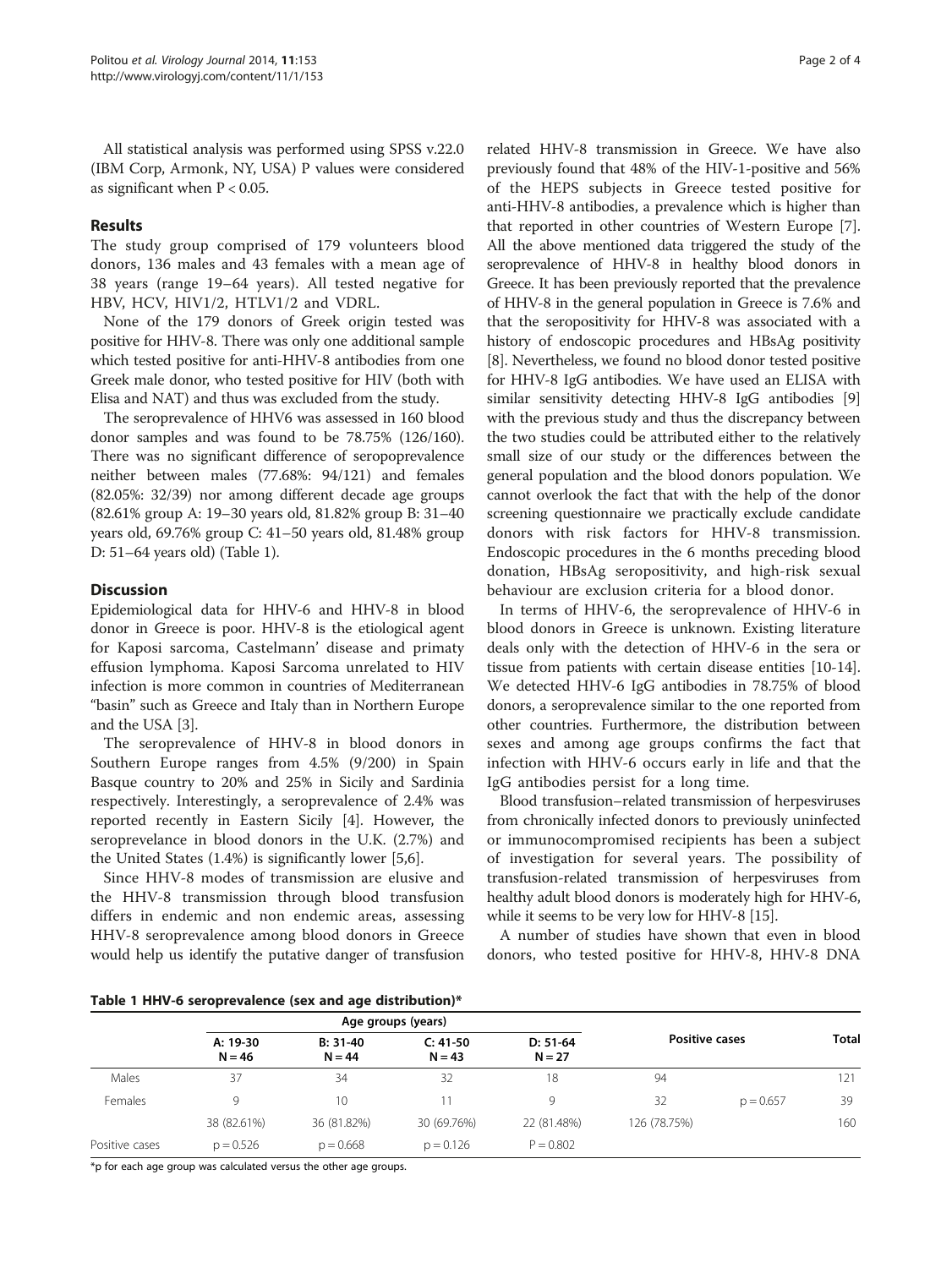<span id="page-2-0"></span>was rarely detected. Moreover, it has been suggested that leukoreduction could efficiently remove HHV-8 from blood donations, although some authors argue that this is true only in terms of the viral cellular counterpart. Cell-free HHV-8 was still present in a ranging percentage in 42% of subjects after filtration, as 1% to 20% of the total virus was not removed [16]. Furthermore, it seems that transfusion with fresh blood from HHV-8 positive blood donors can be associated with an increased risk of death [[17](#page-3-0)]. But the fact, that no blood donor was positive for anti-HHV-8 IgG antibodies indicates that the risk for HHV-8 transmission with transfusion in Greece, if any, is negligible and does not warrant broad testing for HHV-8.

Regarding HHV-6 transmission with transfusion, the natural course of transfused WBCs carrying latent integrated HHV-6 in a immunocompetent recipient is the elimination of infected donor cells. However, in immunodeficient patients, especially those who receive stem cell transplants, there is an existing possibility that the integrated virus in the transplanted hematopoietic cells can be reactivated and lead to acute infection [[18\]](#page-3-0).

Although HHV-6 seropositivity reported from several studies is high, HHV-6 DNA is detected only in a small proportion of seropositive subjects. The possibility of HHV-6 transmission from a healthy blood donor with high HHV-6 viral load to an immunocompromised recipient cannot be excluded but it does not warrant broad testing for HHV-6. Further studies are needed, to clarify the potential risk of HHV-6 transmission from seropositive donors especially with high HHV-6 viral load but after the adoption of a common accredited detection method [\[17](#page-3-0)].

#### Conclusions

In our study no blood donor tested positive for HHV-8 antibodies and the HHV-8 seroprevalence in the general population in Greece is not confirmed in our blood donor population. This may reflect, the usefulness of the donor screening questionnaire that tends to exclude donors with risk factors and/or behaviour which are related to HHV-8 transmission. Accordingly the risk for HHV-8 transmission related to transfusion in Greece, if any, is substantially low and does not warrant broad testing for HHV-8. Further studies are needed, in order to clarify the potential risk of HHV-6 transmission.

#### Competing interests

The authors declare that they have no competing interest.

#### Authors' contributions

MP designed the study, carried out the immunoassays, wrote the manuscript. DK collected the samples, analysed the results. GK carried out the immunoassays. SV participated in the design of the study, performed the statistical analysis, wrote the manuscript. TP analysed the results. EL collected donors data. GP designed the study, analysed the results. EK edited the manuscript. All authors read and approved the final manuscript.

#### Author details

<sup>1</sup>Blood Transfusion Department, Aretaieion Hospital, Athens University Medical School, Athens, Greece. <sup>2</sup>Microbiology Laboratory ARETAIEION Hospital, Athens University Medical School, Athens, Greece. <sup>3</sup>Pharmacology Department, Medical School, University of Patras, Patras, Greece.

#### Received: 20 June 2014 Accepted: 18 August 2014 Published: 27 August 2014

#### References

- 1. Vamvakas EC: Is human herpesvirus-8 transmitted by transfusion? Transfus Med Rev 2009, 24:1–14.
- 2. Braun DK, Dominguez G, Pellett PE: Human herpesvirus 6. Clin Microbiol Rev 1997, 10:521–567.
- 3. Dourmishev LA, Dourmishev AL, Palmeri D, Schwartz RA, Lukac DM: Molecular Genetics of Kaposi's Sarcoma-Associated Herpesvirus (Human Herpesvirus 8) Epidemiology and Pathogenesis. Microbiol Mol Biol Rev 2003, 67:175–212.
- 4. Larocca L, Leto D, Celesta BM, Maccarone S, Mazza C, Cacopardo B, Nigro L: Prevalence of antibodies to HHV-8 in the general population and in individuals at risk for sexually transmitted and blood-borne infections in Catania, Eastern Sicily. Infez Med 2005, 13:79–85.
- 5. Kedes DH, Operskalski E, Busch M, Kohn R, Flood J, Ganem D: The seroepidemiology of human herpesvirus 8 (Kaposi's sarcoma-associated herpesvirus): distribution of infection in KS risk groups and evidence for sexual transmission. Nat Med 1996, 2:918–924.
- 6. Simpson GR, Schulz TF, Whitby D, Cook PM, Boshoff C, Rainbow L, Howard MR, Gao SJ, Bohenzky RA, Simmonds P, Lee C, de Ruiter A, Hatzakis A, Tedder RS, Weller IV, Weiss RA, Moore PS: Prevalence of Kaposi's sarcoma associated herpesvirus infection measured by antibodies to recombinant capsid protein and latent immunofluorescence antigen. Lancet 1996, 348:1133–1138.
- 7. Panayiotakopoulos GD, Mavroyianni D, Politou M, Aroni K, Kosmopoulou O, Kontos AN, Choremi-Papadopoulou H, Pediaditis J, Kordossis T: Human herpesvirus-8 seropositivity and clinical correlations in HIV-1-positive and highly exposed, persistently HIV-seronegative individuals in Greece. AIDS Patient Care STDS 2005, 19:375–383.
- 8. Zavitsanou A, Sypsa V, Petrodaskalaki M, Kalapothaki V, Whitby D, Hatzakis A: Human herpesvirus 8 (HHV-8) infection in healthy urban employees from Greece: Seroprevalence and associated factors. J Med Virol 2007, 79:591–596.
- 9. Chatlynne LG, Lapps W, Handy M, Huang YQ, Masood R, Hamilton AS, Said JW, Koeffler HP, Kaplan MH, Friedman-Kien A, Gill PS, Whitman JE, Ablashi DV: Detection and titration of human herpesvirus-8-specific antibodies in sera from blood donors, acquired immunodeficiency syndrome patients, and Kaposi's sarcoma patients using a whole virus enzyme-linked immunosorbent assay. Blood 1998, 92:53–58.
- 10. Laina I, Syriopoulou VP, Daikos GL, Roma ES, Papageorgiou F, Kakourou T, Theodoridou M: Febrile seizures and primary human herpesvirus 6 infection. Pediatr Neurol 2010, 42:28–31.
- 11. Zaravinos A, Bizakis J, Spandidos DA: Prevalence of human papilloma virus and human herpes virus types 1–7 in human nasal polyposis. J Med Virol 2009, 81:1613–1619.
- 12. Katzoli P, Sakellaris G, Ergazaki M, Charissis G, Spandidos DA, Sourvinos G: Detection of herpes viruses in children with acute appendicitis. J Clin Virol 2009, 44:282–286.
- 13. Neofytou E, Sourvinos G, Asmarianaki M, Spandidos DA, Makrigiannakis A: Prevalence of human herpes virus types 1–7 in the semen of men attending an infertility clinic and correlation with semen parameters. Fertil Steril 2009, 91:2487–2494.
- 14. Thomas D, Karachaliou F, Kallergi K, Vlachopapadopoulou E, Antonaki G, Chatzimarkou F, Fotinou A, Kaldrymides P, Michalacos S: Herpes virus antibodies seroprevalence in children with autoimmune thyroid disease. Endocrine 2008, 33:171–175.
- 15. Dollard SC, Roback JD, Gunthel C, Amin MM, Barclay S, Patrick E, Kuehnert MJ: Measurements of human herpesvirus 8 viral load in blood before and after leukoreduction filtration. Transfusion 2013, 53:2164–2167.
- 16. Hladik W, Pellett PE, Hancock J, Downing R, Gao H, Packel L, Mimbe D, Nzaro E, Mermin J: Association between transfusion with human herpesvirus 8 antibody-positive blood and subsequent mortality. J Infect Dis 2012, 206:1497–1503.